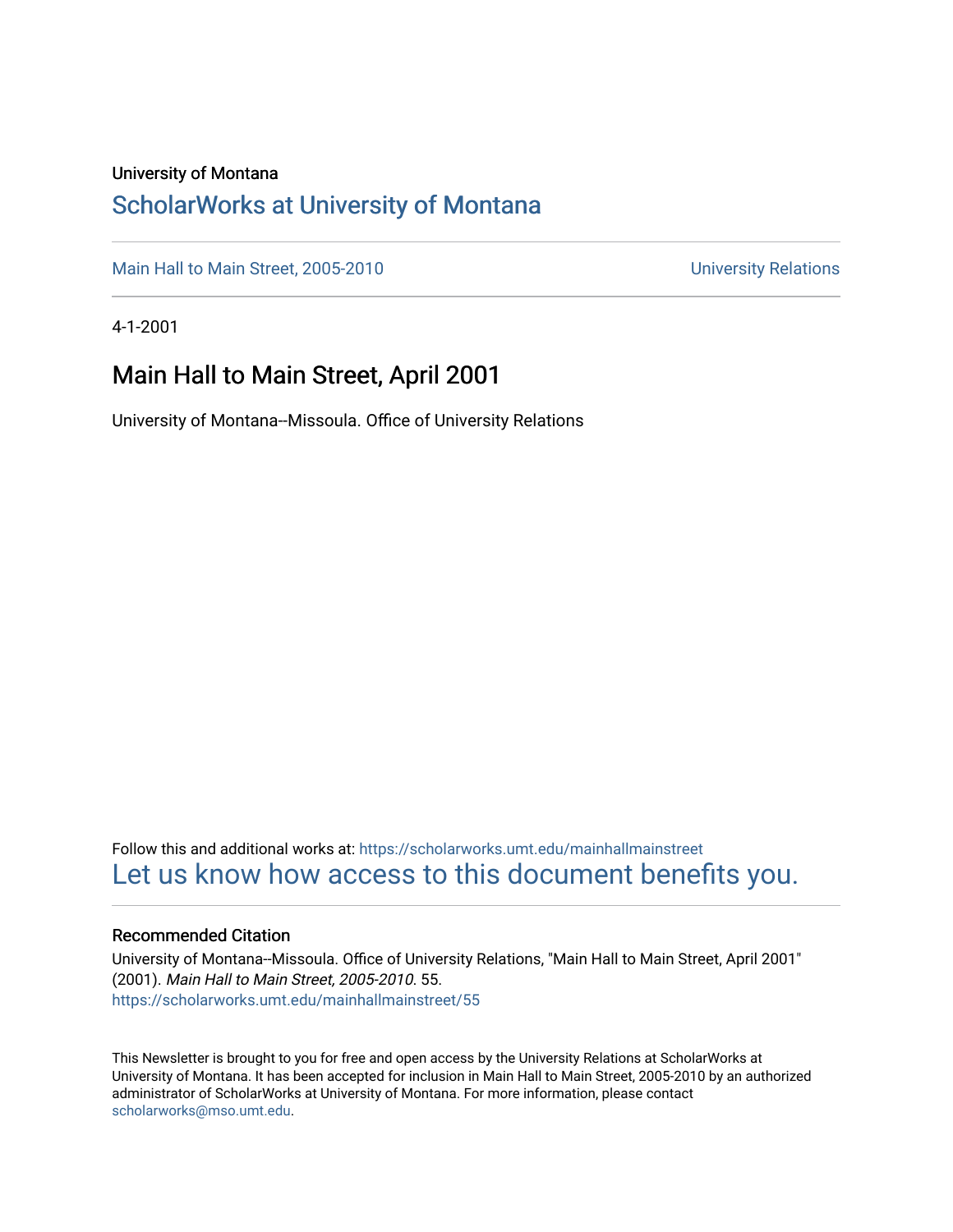

# UM's most frequently asked questions

**Editor's Note:** University of Montana officials are frequently asked the same questions, so the President's Office has prepared responses to those most often heard.

**Q: Athletic programs have improved and increased visibility on the Missoula campus during the past 10 years. How much additional state money has been used to support them?**

**A:** Intercollegiate Athletics at the University has enjoyed unprecedented success over the past decade, which has increased local and national fan support. The components of the athletics budget have changed over time as well. Increased expenses, especially for grants, recruitment, travel and salaries have necessitated finding ways to meet rising costs. Over the past 10 years, the University has responded to this challenge by generating more revenue and raising private funds. As a result, the percentage of the athletics budget provided by state funds has decreased dramatically.

The following breakdown of funding for Intercollegiate Athletics makes it clear that the University now relies less on state funds and more on student fees and generated funds to support an increasingly successful Intercollegiate Athletics program.

FY 1988 Funding for Intercollegiate Athletics: \$2,258,479

- **State Support: \$1,319,374 (58)**
- percent of total funding)

Generated Revenue: \$939,105 (42 percent of total funding)

FY 2000 Funding for Intercollegiate Athletics: \$7,010,864

State Support: \$2,401,813 (34 .

percent of total funding)

Generated Revenue: \$4,010,607 (57 percent of total funding)

Student Fees: \$598,444 (9 percent of total funding)

From 1988 to 2000, state funds increased by \$1,082,439 (82 percent),



**Lastseason's 13-2 Griz celebrate a touchdownenrouteto thechampionshipgame. (UM photo byTodd Goodrich)**

while generated revenue increased by \$3,071,502, (305 percent).

A review of I-AA schools within the Big Sky Conference demonstrates that the UM Intercollegiate Athletics program has fewer state dollars relative to generated funds than most of our competitors. However, the University has one of the higher overall budgets of the nine Big Sky Conference institutions because of generated revenue and contributions, both indicators of a successful program.

**Q: Montanans often hear that a large percentage of graduates leave the state for employment. What statistics do you have that support or refute that assertion?**

**A:** The Office of Career Services at UM annually surveys recent graduates for employment information. In 2000, responses from approximately half of all graduates indicate that 94 percent of bachelor's degree graduates were employed full time, 52 percent of them

in Montana, and 92 percent of master's degree graduates were employed full time, 59 percent of them in Montana. Of those with doctoral degrees, including Juris Doctorate, 93 percent were employed full time, 72 percent of them in Montana. In addition, the University attracts a large number of nonresident students, and some choose to stay in Montana after graduation.

**Q: Montana campuses have relatively low retention, especially in freshmen to sophomore classes. What are the factors that cause students to leave? What is the University doing to retain students andincrease retention and graduation?**

**A:** Surveys show that most students who leave the University do so for reasons beyond the control of the **University** 

In 1995, UM gathered data on reasons for student withdrawal and found that personal issues, health problems, financial needs or conflict with work schedules were primary reasons given for not returning. A 1999 survey came up with similar results. However, national studies tell us that students who have goals and motivation and feel connected to the faculty, staff, fellow students and the campus community will remain until graduation.

Because we know that quality of student life on the campus makes a difference, the University has taken a multi-faceted approach to student needs. Student orientation programs introduce students to campus life. Freshmen interest groups and freshmen seminars bring students together in small groups to form learning communities that provide mutual assistance and support during the initial year on campus.

The University has improved academic advising and course availability and

*(Continued on next page)* 

The Discovery Continues at The University of Montana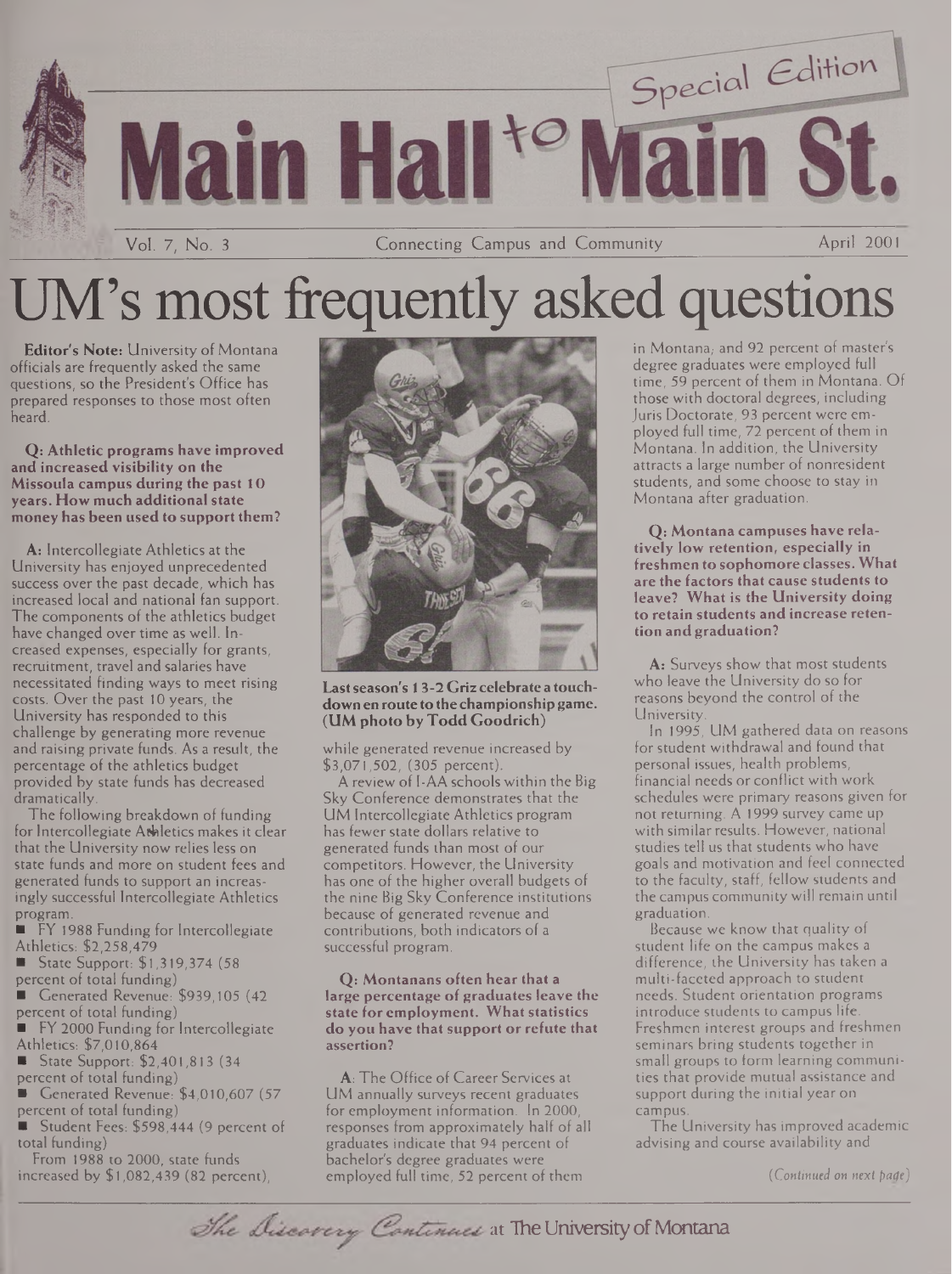offers career counseling and academic assistance to students undecided about an academic major. Student organizations, special interest activities, volunteer services, study groups, undergraduate research and out-of-classroom interactions among faculty members and students foster the connections and support that help students persist to graduation.

In addition, through refined information technology and personnel-training efforts, the University has improved access to programs and services offered by academic departments and studentservice offices to make them more effective and more responsive to student needs. One example is the interest-free, one-year Presidential Loan Fund to help students with temporary financial needs.

**Q: In the past, students have complained that credits are difficult to transfer and courses are filled and unavailable. What steps has The University of Montana taken to ensure a student-friendly academic environment?**

#### **A:** *Credittransfer:*

The Board of Regents has mandated that successful completion of the General Education Core at any Montana University System institution will satisfy the General Education Core for all Montana University System campuses.

UM has taken the lead in the state to develop transfer guides that indicate which courses from other Montana campuses correspond to UM courses and the credit(s) granted. These guides give students necessary information prior to registration that enables them to make informed course selections and to avoid credit loss in transfer.

Problems remain, however, particularly when students enroll in vocational and technical courses and then seek to have those credits counted toward academic degrees or when students complete a lower-division course and then seek to substitute it for a required upper-division course in a degree program. Students need to secure good advice before enrolling in courses that vary from the degree requirements.

#### **Courseaccess.-**

The University has aggressively sought to improve student access to classes, and during the past few years has offered additional sections of General Education Core requirements. Average number of credits taken indicates that students can get the classes they need. We can and do guarantee that students have access to required courses, although not always at the preferred time.

Four years ago, the University conducted an extensive analysis of registra-



**The Skaggs pharmacy building, a new additionto UM's Missoulacampus, was constructed with mostly private donations. (UM photo byTodd Goodrich)**

tion and significantly altered the process to benefit students. The president approved the creation of Griz Central, one convenient location where students can go to take care of all their transactionswith the University, including registration. In 1999 registration became even easier when Griz Central went online.

**Q: Newspaperaccounts regarding the University budget are often confusing. In general, what are the categories of University revenue and expenses?**

**A:** The University budget totals more than \$155 million and consists of the following components:

## **REVENUES...................BudgetPortion**

| Gifts, Grants and Contracts24% |  |
|--------------------------------|--|
|                                |  |
|                                |  |
|                                |  |
|                                |  |
|                                |  |

| EXPENSESBudget Portion         |  |
|--------------------------------|--|
|                                |  |
|                                |  |
|                                |  |
|                                |  |
| Scholarships and Fellowships9% |  |
|                                |  |
|                                |  |
| Operation and Maintenance5%    |  |
|                                |  |

#### **Expenses explained:**

*Instruction —* the costs of instructional programs (salaries, supplies, etc.).

**Research —** the costs of research

projects (usually supported by external funds).

**Public** *Service —* the costs of outreach functions, such as public broadcasting, the President's Lecture Series, community visitation, the Montana Repertory Theatre, and the O'Connor Center for the Rocky Mountain West.

*Academic Support —* the costs of distance-learning, the library and many other entities that support instructional programs.

*Student Services —* the costs of services to students, such as admissions, registration, financial aid (does not include residence costs, which are self-supporting, or the state-supported portion of IntercollegiateAthletics).

*Institutional Support—*the costs of overall University support (human resources, business services, information technology, fiscal management, benefits and insurance, and central administration).

**Operations and** *Maintenance —*the costs of facilities maintenance and utilities.

*Scholarships and Fellowships —* the costs for awards, scholarships, fellowships and tuition waivers for graduate and undergraduate students.

*AuxiliaryEnterprises—*the costs related to the operation and maintenance of residence halls, dining services, athletic facilities, University Center, student recreation center and other self-supporting and revenue-generating auxiliary facilities.

**Q: The University campuses have embarkedon an extensive construction and remodeling program the past several years. What benefits have accruedto students and the state's citizens as a result ofthese projects?**

**A:** New construction and renovation of student facilities responded to the needs of a growing student population. In the 1990s the UM student population grew by 35 percent. The renovations also brought facilities up to current code standards for fire safety and access for persons with disabilities. These projects reflect the commitment to protect and preserve investments made by citizens of Montana in the past and to position UM to competitively attract students, staff and faculty.

**Q: The University has spent more than \$150 million on building projects during the last five years. What percentage of that money came from the taxpayers, from University bonds, and from private donations?**

 $A:$  Of the \$150 million spent on building projects, 26 percent came from state funds, 60 percent from the issuance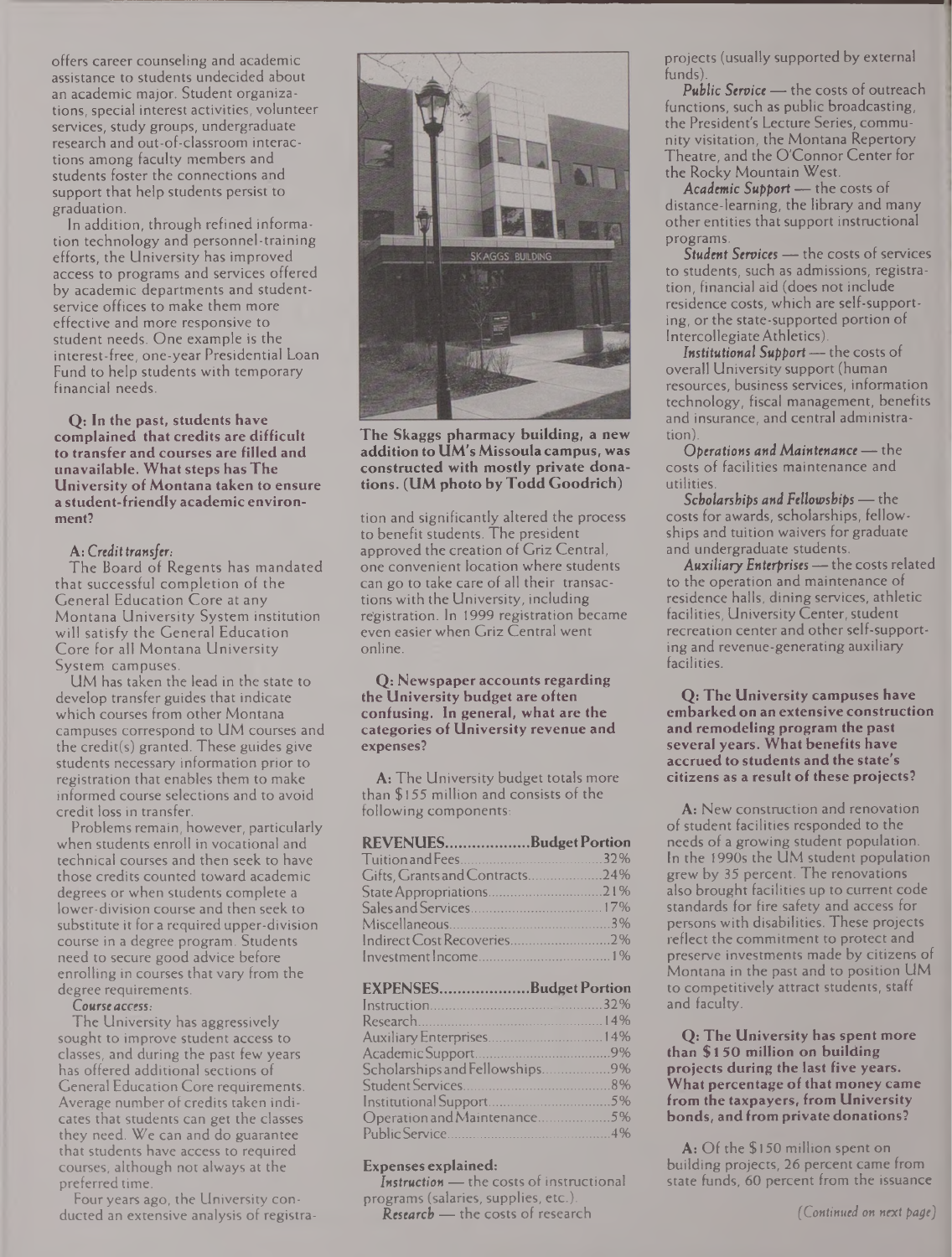of revenue bonds, 11 percent from private donations and 3 percent from University sales-and-service funds.

These building projects added significantly to the usable space on the campus. The following statistics relate to usable square feet, not total square feet. Over the last six years, we added 35,981 USF of classroom space (33.5 percent increase), 28,462 USF of teaching laboratory space (20.8 percent increase), 47,466 USF of office space (14.9 percent increase) and 17,490 USF of research space (28 percent increase). In addition, we added 161,000 square feet of student housing (31 percent increase). With assistance from the academic facilities fee endorsed by the students, we renovated 95,463 square feet of classroom and teaching laboratory space built before 1972. We also renovated 131,000 square feet of student housing — 25.5 percent of the total space available before the new construction.

The University has requested an additional \$5 million from the state to complete deferred maintenance projects. To date the students have contributed \$7 million, while the state has matched only \$2 million.

**Q: University representatives often point to the shrinking revenues the state provides as a problem related to the daily operation ofthe campus. Why can't the University use some of its construction money to alleviate its budgetingwoes?**

**A:** Funding for capital improvements comes from three primary sources: the state's long-range building program, private donations and revenue bonds. The long-range building program earmarks funds for building and/or renovating specific projects approved by the governor and the Legislature and excludes any operational costs. Private donors typically designate their donations to the University for specific purposes, in this case, construction of facilities. Legal documents executed when revenue bonds are issued limit the use of the proceeds to specific purposes identified in the documents, including payments of principal and interest and reserves to ensure the repair and maintenance of the facilities. Therefore, the University has no discretion to use these funds for operational purposes.

#### **Q: How does the University compare with similar campuses from other states regarding expenditures on higher education?**

**A:** In early 2000 the state Legislative Fiscal Division conducted and published a study of revenues and expenditures of the Montana University System and peer institutions in New Mexico,



**A student researcher working in a UM laboratory. (UMphoto)**

Washington, Arizona, Idaho, South Dakota, Oregon and North Dakota. The results of the study ranked the Montana University System last in state investment per full-time equivalent student (\$2,600 below the average of the other states), last in total expenditures per full-time equivalent student (\$116 below North Dakota where the average tuition is \$1,000 less than in Montana) and second only to Oregon in the cost of tuition.

**Q: The six-mill levy for higher education passed by 61 percent to 39 percent in the fall election of 1998. How important is this source of revenue to the University? How does the University spend the mill-levy money?**

**A:** The six-mill levy provides 6 percent of the current fund revenues of the University. Over 10 years it contributes more than \$50 million to the University's general operating budget. This revenue, combined with other state-fund appropriations and student tuition and fees, contributes most of the unrestricted funds for operations. Without the six-mill levy the University would need to reduce enrollment and increase tuition.

#### **Q: The University often touts the important research conductedby faculty and staff. How do Montanans benefitfrom the research? Please provide examples.**

**A:** Research funding contributes to Montana's economy.

Between 1990 and 2000 research funding at UM increased from under \$7 million to more than \$40 million. The state benefits in numerous ways from research activity: direct expenditures for the research, increased taxes from the

salaries and wages paid to the researchers, more and better jobs, student jobs and experience, emergence of spin-off companies, decreased burden on general funds, and an expanding and changing economy.

Cutting-edge research projects also attract high-quality faculty members and give UM students the opportunity to gain hands-on science experience.

Since salaries and wages account for approximately half of its total costs, the University research program has created a new tax base of \$20 million. A payroll of \$20 million from outside sources represents a substantial boon to the state's economy. Each million dollars of research funding translates into 25 fulltime jobs at \$40,000 per year. Using this formula, University research and development created some 500 wellpaying jobs. Research grants and contracts also generate indirect cost recoveries that help defray fixed University costs normally paid with tax dollars.

Also, University research and development frequently leads to startup companies that become Montana businesses, which means more jobs in Montana. The eventual economic benefit of University research and development will be that more Montana citizens can earn livable wages in emerging industries.

Research funding supports outreach activities that benefit Montana schools. For example:

**The Safe Schools project addresses** the epidemic of youth violence that plagues schools and communities.

Data obtained from the Earth Observing System project and research creations like the interactive beehive on the Web are available for school science classes.

Research and training grants introduce the Internet and new technology to rural and reservation schools.

Research funding leads to activities that benefit Montana communities. For instance:

**The Center for Environmental** Health Sciences project is addressing asbestos exposure in Libby, looking at future health risks, diseases, interventions and therapies.

The National Center for Landscape Fire Analysis project works on a new firemanagement system that will be implemented nationally by the U.S. Forest Service.

The Lewis and Clark Intelligent m. Kiosk Project will enhance the educational potential of the Lewis and Clark story and stimulate tourism for the bicentennial celebrations that begin in 2003.

Research and creative activities engaged in by UM faculty members in all disciplines enhance the national and